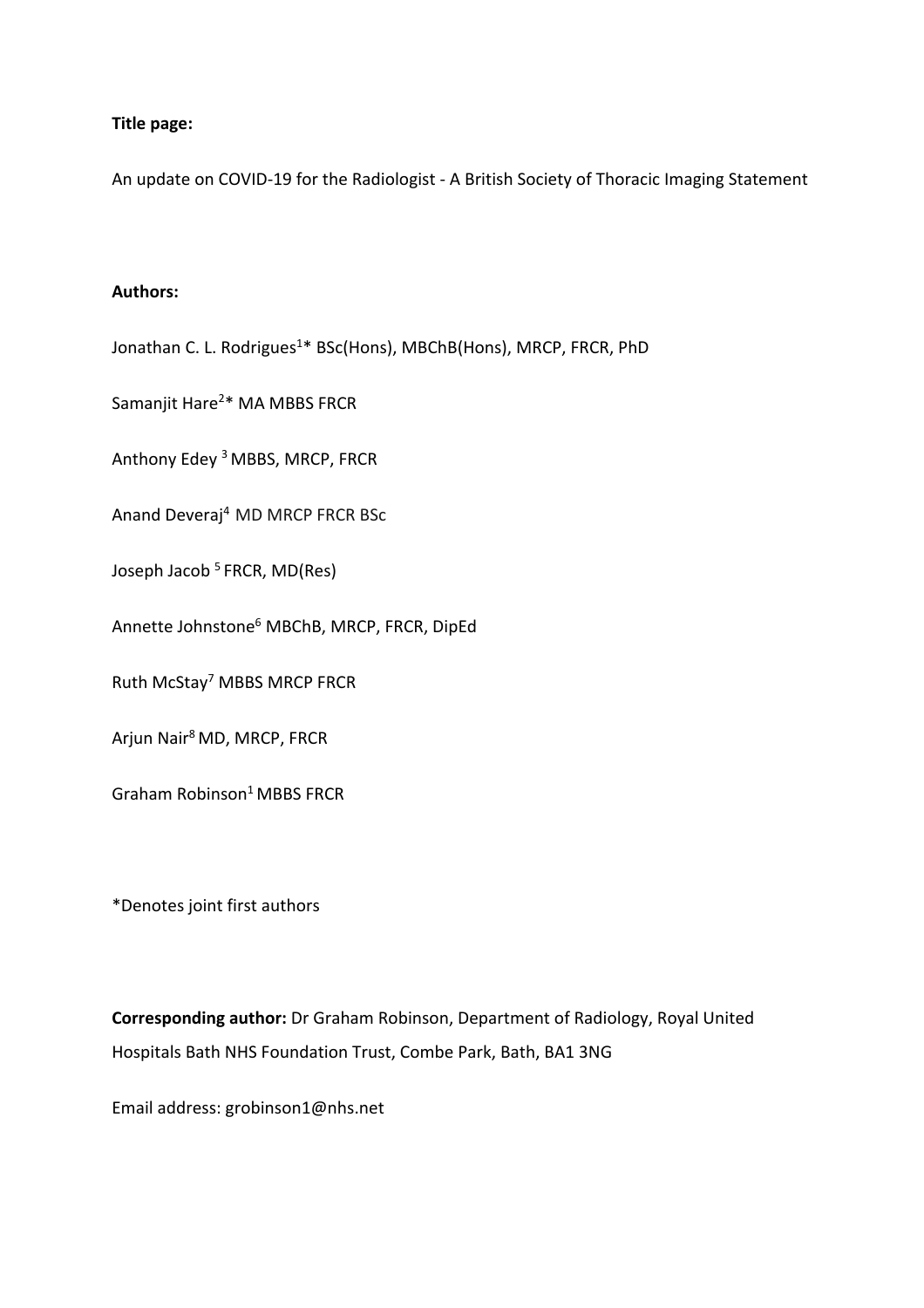## **Affiliations**

<sup>1</sup> Department of Radiology, Royal United Hospitals Bath NHS Foundation Trust, Combe Park, Bath, BA1 3NG

<sup>2</sup> Department of Radiology, Royal Free London NHS Trust, London, Pond Street, London, NW3 2QJ

<sup>3</sup> Department of Radiology, Southmead Hospital, North Bristol NHS Trust, Southmead Road, Bristol, BS10 5NB

<sup>4</sup> Department of Radiology, The Royal Brompton & Harefield NHS Foundation Trust London, SW3 6NP

<sup>5</sup> Department of Respiratory Medicine, University College London, London, NW1 2BU; Centre for Medical Image Computing, University College London, London, NW1 2BU

<sup>6</sup> Department of Radiology, Leeds Teaching Hospitals NHS Trust, Leeds General Infirmary, Great George Street, Leeds, LS1 3EX

<sup>7</sup> Department of Radiology, Freeman Hospital, Newcastle upon Tyne Hospitals NHS Foundation Trust, Freeman Road, Newcastle upon Tyne, NE7 7DN

<sup>8</sup> Department of Radiology, University College London Hospital, 235 Euston Road, London NW1 2BU.

### **Declarations / Conflicts of interest**

Joseph Jacob reports fees from Boehringer Ingelheim and Roche unrelated to the current submission and is supported by a Clinical Research Career Development Fellowship 209553/Z/17/Z from the Wellcome Trust.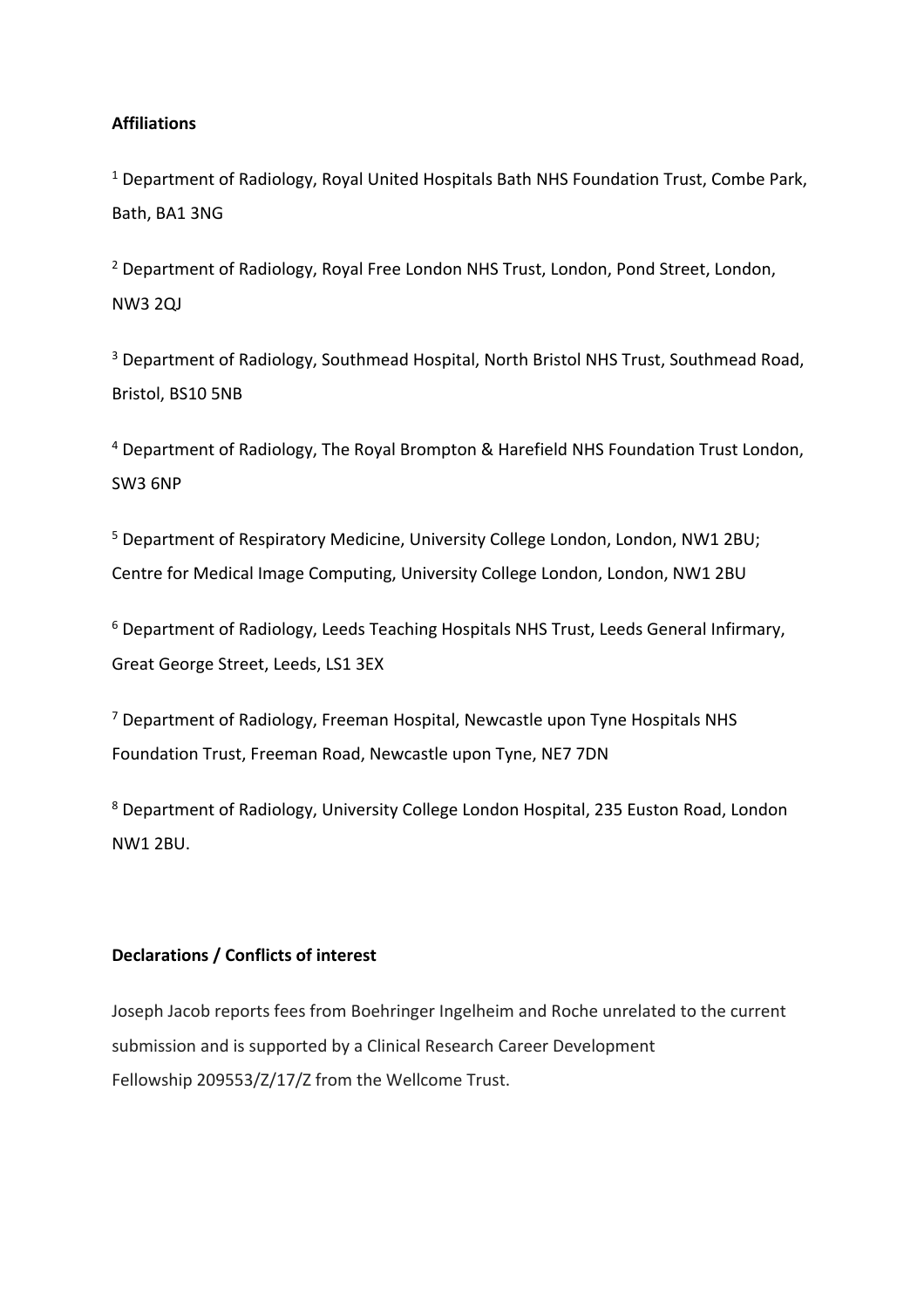# **Epidemiology of COVID-19**

In December 2019, Wuhan City (Hubei Province, China) reported a febrile respiratory tract illness of unknown origin in a cluster of patients. Bronchoalveolar lavage of the patients isolated a novel strain of coronavirus (SARS-coronavirus-2 (SARS-CoV-2)) as the pathogen[1]. The pulmonary infection caused by SARS-CoV-2 was named coronavirus disease 2019 (COVID-19) by the World Health Organisation (WHO). As of March 3rd, 2020, the WHO reports: 90870 worldwide cases with 10566 of these confirmed as outside of China; 3112 deaths, 166 of those outside of China[2]. Despite the imposition of strict quarantine rules and restricted travel within and from China, the infection has spread rapidly affecting countries worldwide and continues to escalate with 8 new countries reporting positive cases on March 3 2020 (Andorra, Jordan, Latvia, Morocco, Portugal, Saudi Arabia, Senegal, and Tunisia).

As of March 5th 2020, 18,083 UK patients have been tested; 17,968 have been confirmed negative, 115 positive – with local transmission confirmed[3]. Testing currently involves a laboratory test from swab samples obtained from the respiratory tract (most commonly a single nose and throat swab).

The WHO currently classifies cases into 3 potential categories: 1) suspected; 2) probable; and 3) confirmed. Suspected cases are primarily those with a febrile respiratory illness and history of travel to a country or region reporting local transmission of COVID-19 disease during the 14 days prior to symptom onset. In the past few weeks, changes to diagnostic criteria (using imaging as an adjunct to real-time transcriptase polymerase chain reaction (RT-PCR)) has led to an increase of reported cases.

# **Clinical Presentation of COVID-19**

The majority of patients present with a lower respiratory tract infection comprising fever, cough, dyspnoea and myalgia. Whilst most patients have a mild illness, 17-29% of patients are reported to develop acute respiratory distress syndrome (ARDS) [4][5]). Mortality rates are estimated at 3.6%[6]. An elevated C-reactive protein (CRP) and lymphopenia (<1100µ/L) are characteristic[7]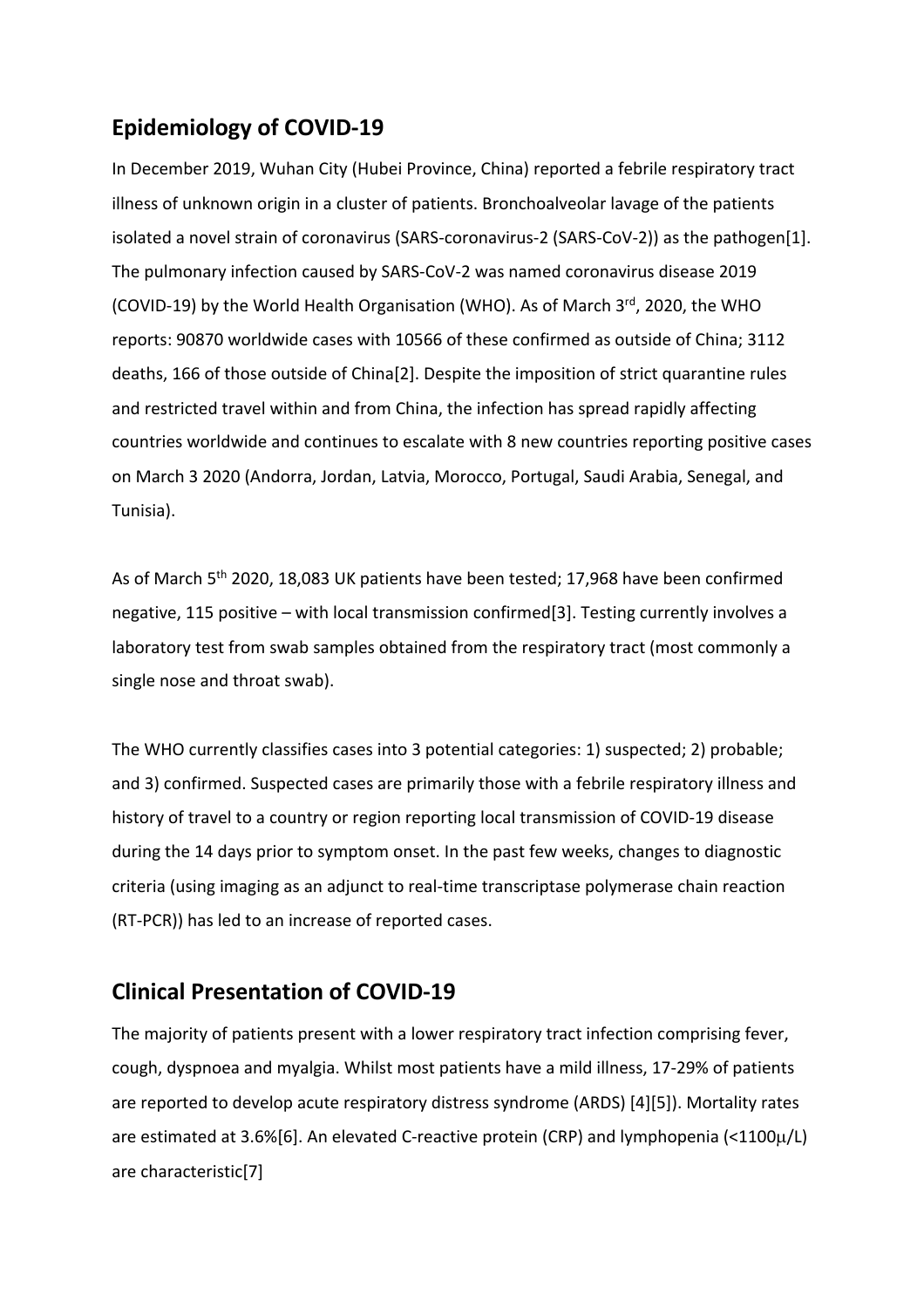Radiology departments should be prepared for an increase in the number of cases of COVID-19 and new diagnoses may be imaging based. As such it is important for radiologists to be familiar with the potential spectrum of imaging findings, as well as set out protocols to limit contamination and spread.

# **Chest imaging findings in COVID-19**

#### **Initial findings**

Initial imaging with chest radiograph (CXR) and computed tomography (CT) may be normal in COVID-19. Disease severity and timing of imaging appear to impact on the rates of normal baseline imaging. In non-severe disease, up to 18% of patients have a normal initial CXR or CT, but only 3% in severe disease[8]. In a series of 121 symptomatic patients, a normal CT was found in 56% of patients scanned within 2 days of symptom onset, whereas normal scans were observed in only 9% and 4% of patients if imaged 3-5 days or 6-12 days from symptoms respectively[9]. Therefore, radiographic abnormalities are almost certain to be present on CT following 6 days of symptoms. Furthermore , Shi et al have reported radiological abnormality, predominantly ground-glass opacity (GGO), in subclinical disease, where 15 patients were imaged with CT before symptom onset[10]. As such, the precise time when imaging becomes abnormal is heterogeneous and the disease should not be excluded on the basis of a normal CT acquired early after symptom onset.

When imaging is abnormal, there are some common features. CXR typically shows patchy or diffuse asymmetric airspace opacities, similar to other causes of coronavirus pneumonias[4]. The most common initial CT findings of COVID-19 pneumonia are bilateral, subpleural GGO, ill-defined margins and a slight right lower lobe predilection[10]. However, the initial imaging findings are not organism specific and can overlap with H1N1 influenza, cytomegalovirus pneumonia and other atypical pneumonias[11]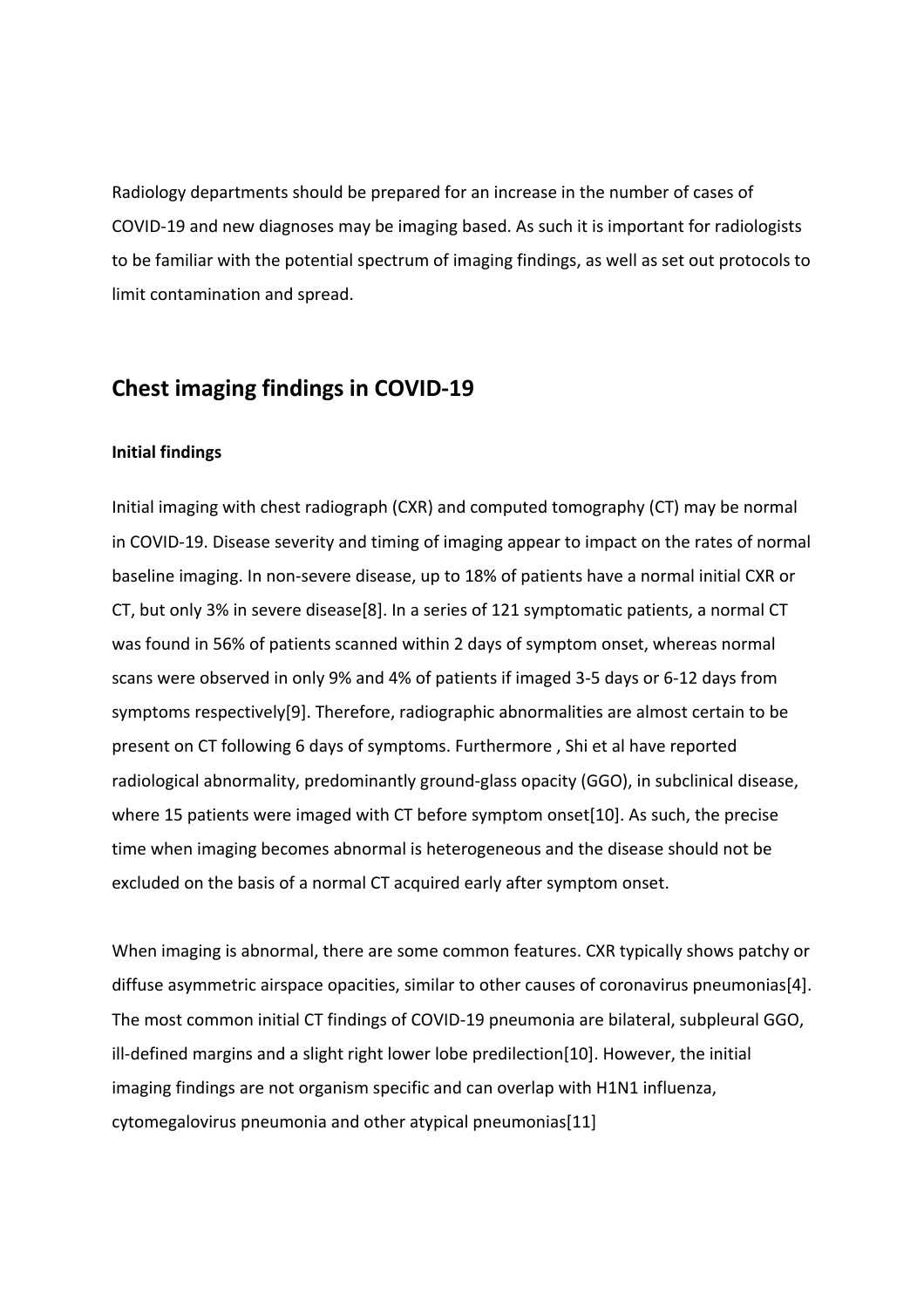#### **Temporal evolution of findings**

With increased time between symptom onset and imaging, the pattern of radiological findings progresses from focal unilateral abnormality to diffuse bilateral opacities with evolution to consolidation, reticulation and mixed pattern disease involving more lung segments[10]. The pattern of CT disease may have prognostic implications, with consolidation being reported in nearly all patients requiring intensive care unit (ICU) support and GGO in those not requiring ICU[5]. "Crazy-paving" pattern and the "atoll" sign is also reported with greater time from symptom onset[9]. In a cohort of 21 patients with COVID-19 who recovered, late-stage CT findings (14 days or longer) showed varying degrees of clearing but signs may persist for more than 1 month after initial detection [12].

#### **Uncommon imaging findings**

Imaging features that are only rarely encountered include pneumothorax, cavitation or lymphadenopathy[13]. Features such as pleural effusion, extensive tiny lung nodules, and lymphadenopathy may well suggest bacterial superinfection or an alternative diagnosis[14].

#### **CT as a diagnostic tool**

RT-PCR testing is highly specific but reported sensitivity ranges from 60-70%[15][16]. As such multiple negative tests may be required to exclude COVID-19 and testing kits may become short in supply. In a study of 1,014 patients with both CT chest and RT-PCR, the sensitivity of CT was 97% relative to positive RT-PCR[16]. In patients with initial negative RT-PCR but positive CT scans, 81% were reclassified as 'highly likely' or 'probable' cases for COVID-19 by analysis of clinical symptoms, typical CT manifestations and longitudinal CT follow-ups. While flaws in the analysis of this paper exist (including lack of correlation with biochemical parameters), the presence of absence of 'lung disease' on CT may be relevant in disease containment as the interval between initial negative to positive RT-PCR was 4 to 8 days. The implications for CT in diagnosis are illustrated by the surge in diagnoses of COVID-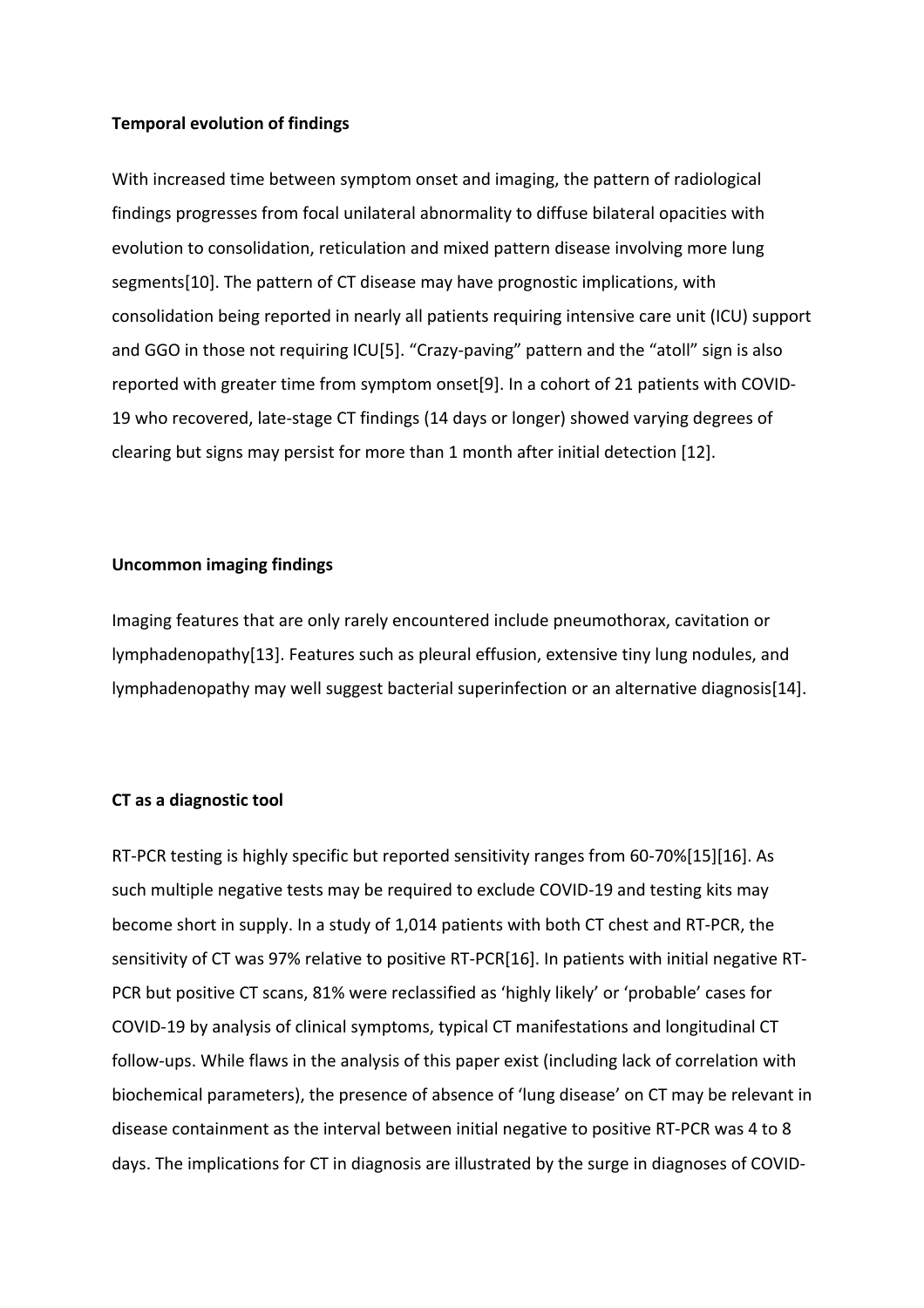19 on Feb 12, 2020 in Hubei following the introduction of new diagnostic criteria that included CT changes[17]. This has facilitated timely treatment and isolation measures. However, the challenge remains that no abnormality may be present on CT preformed early in the disease.

## **Practical guidance for COVID-19**

In the event of a major UK outbreak of COVID-19, infection imaging will be critical in: assessment of disease severity; progression; and potentially screening for initial diagnosis. Impacts on radiology departments could be substantial. The risk of cross-contamination of patients and staff requires each departmental to have robust standard operating procedures (SOPS).

COVID-19 viruses, mostly spread by large droplets, may remain viable on surfaces for up to 24 hours but will lose infectivity with disinfectants[18]. Each department must have SOPS for portable CXRs, portable ultrasound, CT scanning and patient transfer. These should include systems for clinicians to highlight at risk COVID-19 patients, identification of trained radiology staff, processes for disinfection, 'clean' and 'dirty areas' and pre-notification of cleaning teams. To reduce patient movement, portable modalities should be used wherever possible. Where CT scanning is performed, departments may consider dedicated time slots. Where more than one scanner is available, dedicated use of only one scanner for COVID-19 patients may be ideal, depending on departmental and hospital geography.

Staff coming into patient contact should wear disposable personal protection including: an isolation gown with fluid-resistant properties; over-gown gloves; googles; and a fit-tested 'filtering face piece' FFP3 mask[19].

All equipment coming into contact, or near contact, with an at-risk patient needs to be disinfected. This should include blood pressures cuffs, gantries, probes and workstations. Surfaces should be washed with soap and water or cleaned with a low or intermediate level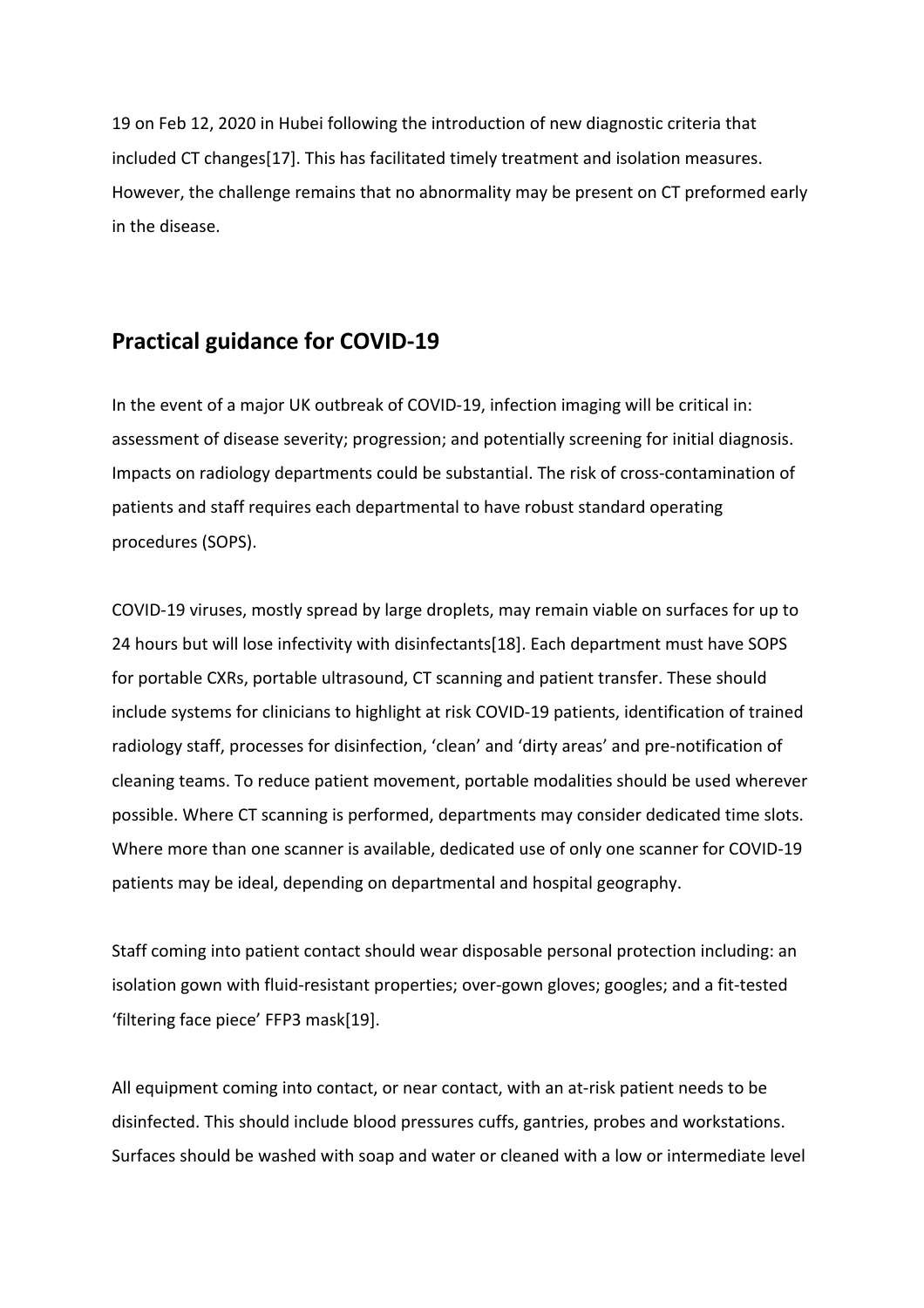disinfectant[20]. Modality vendors may advise on the most appropriate products and hospital cleaning staff should be specifically trained.

# **CT Protocol**

It is anticipated that for the vast majority of patients a volume unenhanced CT scan should be the standard of care. Consideration will need to be given to achieving the right balance between minimizing the radiation burden to large numbers of the population using lowdose CT (LDCT) and ensuring adequate diagnostic quality imaging sufficient to detect potentially subtle abnormalities.

# **Future considerations**

At the time of writing England's chief medical officer (CMO) has said that a 'serious coronavirus outbreak is almost certain'. It is imperative that the role of imaging is urgently discussed. Guidelines need to be drawn up detailing which patient cohorts have which imaging test. There is a risk that the scale of CT use is underestimated. Clarification is required as to whether CT should be used as a 'screening' tool in 'suspected' cases who are RT-PCR negative, whether it should be used instead of CXRs in higher risk patients or whether it will simply be used as part of 'routine clinical care'.

There may be a role nationally for mobile CT scanners; one designated area (ideally situated near an NHS-111 isolation pod) that can be deep cleaned allowing the normal running of already pressurised departmental scanners.

The situation is evolving rapidly, and containment and treatment strategies may change in accordance with advice, and discussions with, the UK government's Chief Medical Advisor.

The British Society of Thoracic Imaging (BSTI) additionally aim to establish a database, allowing the imaging of COVID-19 patients to be uploaded anonymously. From this, a teaching archive will be developed that will allow onward training, learning and upskilling through shared and collaborative radiology expertise.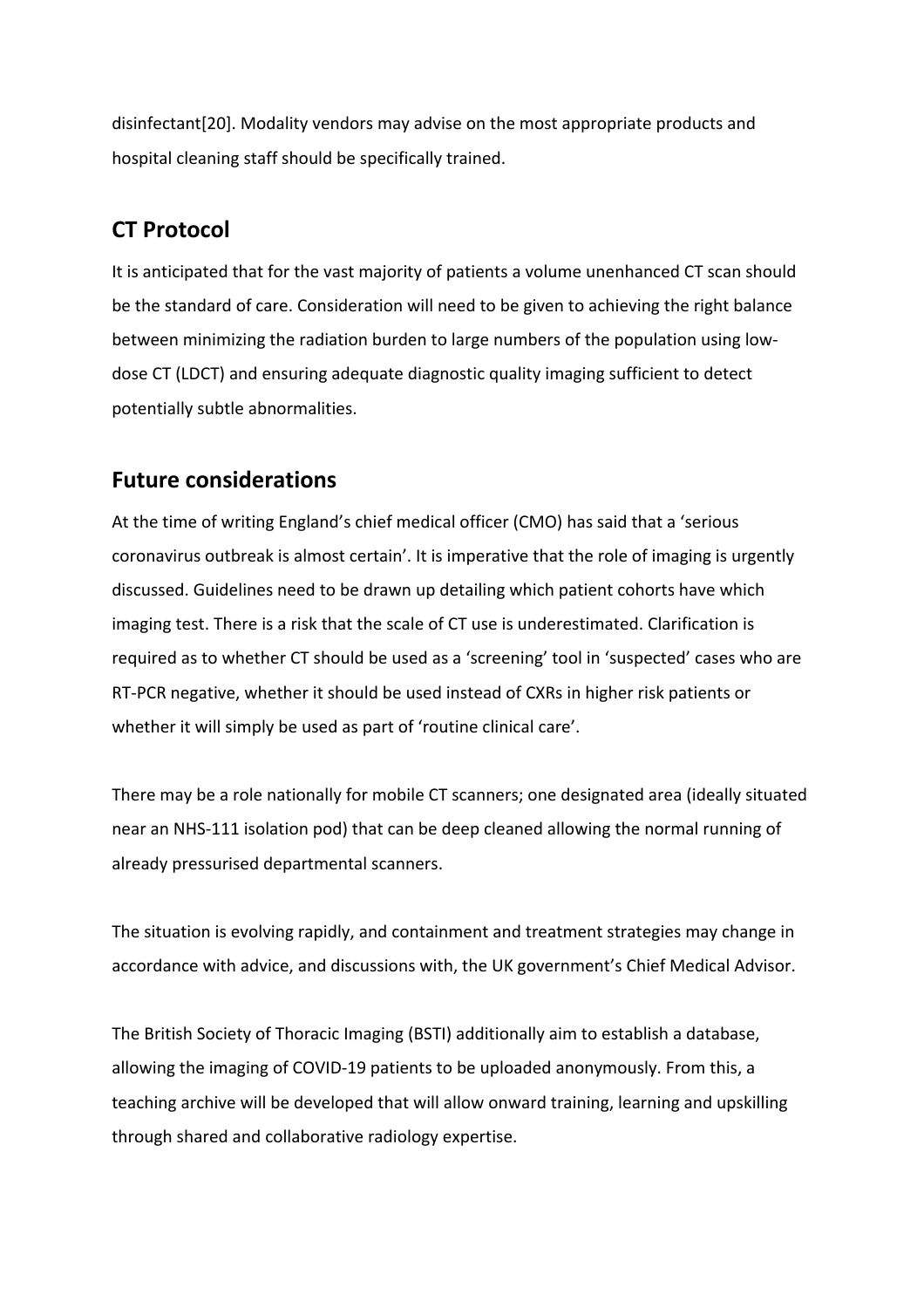BSTI will provide further updates in due course.

## **References**

- 1 Lu H, Stratton CW, Tang Y. The Wuhan SARS-CoV-2 What's Next for China. *J Med Virol* 2020;:jmv.25738. doi:10.1002/jmv.25738
- 2 The World Health Organisation. https://www.who.int/docs/defaultsource/coronaviruse/situation-reports/20200303-sitrep-43-covid-19.pdf?sfvrsn=2c21c09c\_2 (Accessed 4 March 2020).
- 3 Coronavirus (COVID-19): latest information and advice. https://www.gov.uk/guidance/coronavirus-covid-19-information-for-thepublic#number-of-cases (Accessed 4 March 2020).
- 4 Chen S, Yang J, Yang W et al. COVID-19 control in China during mass population movements at New Year. *Lancet* Published Online First: 24 Feb 2020. doi:10.1016/S0140-6736(20)30421-9
- 5 Huang C, Wang Y, Li X et al. Clinical features of patients infected with 2019 novel coronavirus in Wuhan, China. *Lancet* 2020;**395**:497–506. doi:10.1016/S0140- 6736(20)30183-5
- 6 Coronavirus (COVID-19) events as they happen. https://www.who.int/emergencies/diseases/novel-coronavirus-2019/events-as-theyhappen (Accessed 4 March 2020).
- 7 Zhang J, Zhou L, Yang Y et al. Therapeutic and triage strategies for 2019 novel coronavirus disease in fever clinics. *Lancet Respir Med* Published Online First: Feb 2020. doi:10.1016/s2213-2600(20)30071-0
- 8 Guan W-J, Ni Z-Y, Hu Y et al. Clinical Characteristics of Coronavirus Disease 2019 in China. *N Engl J Med* Published Online First: 28 Feb 2020. doi:10.1056/NEJMoa2002032
- 9 Bernheim A, Mei X, Huang M et al. Chest CT Findings in Coronavirus Disease-19 (COVID-19): Relationship to Duration of Infection. *Radiology* 2020;:200463. doi:10.1148/radiol.2020200463
- 10 Shi H, Han X, Jiang N et al. Radiological findings from 81 patients with COVID-19